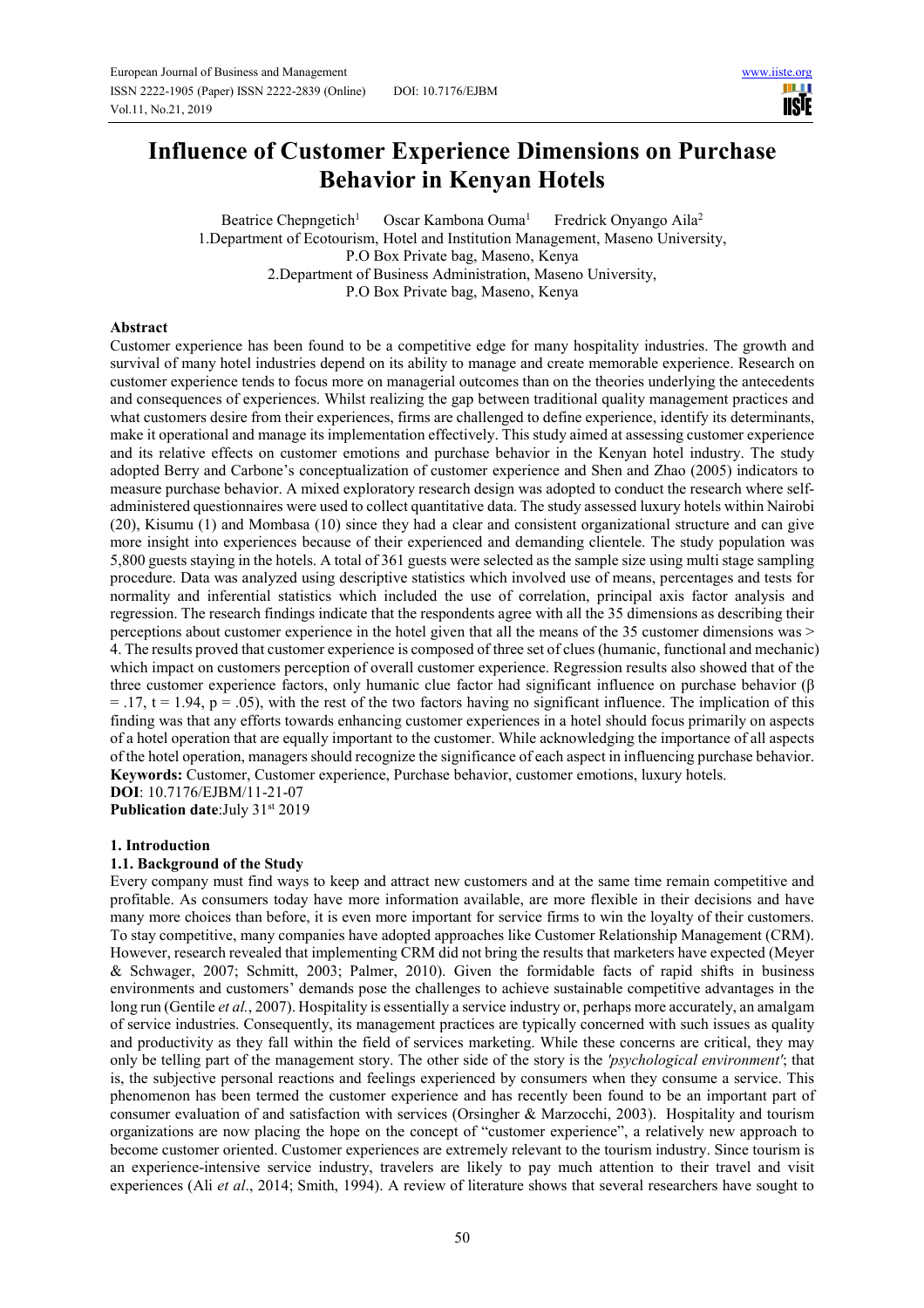European Journal of Business and Management www.iiste.org ISSN 2222-1905 (Paper) ISSN 2222-2839 (Online) DOI: 10.7176/EJBM Vol.11, No.21, 2019

put forward a range of elements that influence consumer experiences. A number of elements of experiential design have been identified as having a direct impact on consumers' purchase behavior; however, gaps exist in the current literature in terms of elaborating in greater detail about the extent to which these elements influence purchase behavior.

# **1.2. Statement of the Problem**

While a lot of vibrant scientific contributions can be found in extent literature, standardized approaches to managing customer experiences are still far from maturity. The increased complexity in customers' preferences and demands together with increased competition in the industry has become a challenge to hotel managers and owners and many of them are waking up to the idea that enhancing customer experience is the key to their business' success. Hotel guest experiences are still considered as a byproduct (context) rather than created (content). Although there are several conceptual studies on experiences, fragmented theories on customer experiences have only been verified by a few empirical studies. This demonstrates insufficient clarification about factors influencing customer experiences. So far, literature on customer experiences might be considered as complex, inconsistent, indecisive, and subjective. There is lack of understanding about how to manage customer experience. This situation fails to build on previous studies and bridge the gap between literature and practice. There is also lack of uniformity concerning which customer experience dimensions influence customer emotions and have a significant effect on shaping purchase behavior. As a result most hotels may end up focusing on elements of customer experience which may not have any significant impact in shaping purchase behavior. Although many industries invest heavily in designing experiences in order to encourage repeat purchase, additional exploration is needed in order to understand the structural components of customer experiences and the relationship between customer experience and purchase behavior. This study sought to develop an explanatory framework of customer experience that addresses antecedents of customer experience and the relative outcome on customer behavior.

# **2. Research Methodology**

This chapter presents brief description of the research methodology that was used for the study. It covers the research design, target population, sample size, sampling procedure, data collection instrument and procedures, data analysis and presentation all these things are discussed in this chapter. The research was based on qualitative and quantitative methods. The primary data were collected from customers staying in luxury hotels. The questionnaires were with easy design and were distributed among customers present at the time of data collection in the hotels. The secondary data were collected from the journal articles and books used in the literature review.

## **2.1. Research Design**

The study adopted a mixed exploratory research design where both quantitative and qualitative data was collected and analyzed. The exploratory research design was adopted as it is considered important in collecting and analyzing diverse types of data to best provide an understanding of the research problem and achieve the research objectives (Creswell, 2003). The research design also allowed findings to be generalized into theoretical framework and applied into other situations (Everett & Aitchison, 2008). In this approach the quantitative data was accorded more priority and qualitative data was used as a justification. The design involved administering questionnaires to hotel managers in the selected hotels during the quantitative phase of the study. Quantitative data gathered was analyzed using quantitative methods in SPSS.

## **2.2. Target Population**

Luxury hotels located in the three cities; Nairobi, Mombasa and Kisumu in Kenya were the unit of analysis for this study. A list of these hotels was compiled by the researcher. Only 31 hotels complied with the criteria set by the researcher for classification as a luxury hotel. A luxury hotel referred to a hotel that offers sophisticated and personalized service to its guests. These hotels should have luxurious décor and elegant ambience, superior facilities and amenities, bed capacity of 120 and above, suites, lounges and a wide range of recreational facilities. The hotels were selected for the study because they had a clear and consistent organizational structure which implied that the results can be generalized without a lot of errors. Luxury hotels were also regarded as an ideal domain to study experiences. These luxury hotels gave more insight into experiences because of their experienced and demanding clientele, as well as importance given on product and service design. The study population consisted of 5800 guests who were staying in the selected hotels within a period of four weeks.

## **2.3. Sample Size and Sampling Procedures**

The study adopted a multi stage sampling procedure considering vastness of the study area. Multi stage sampling is a sampling procedure that involves use of more than one sampling procedure in selecting participant of the survey in stages. Sampling procedure to determine sample size for the study was conducted. Empirical analysis was based on a sampling frame that consisted of luxury hotels located in Nairobi, Mombasa and Kisumu. Purposive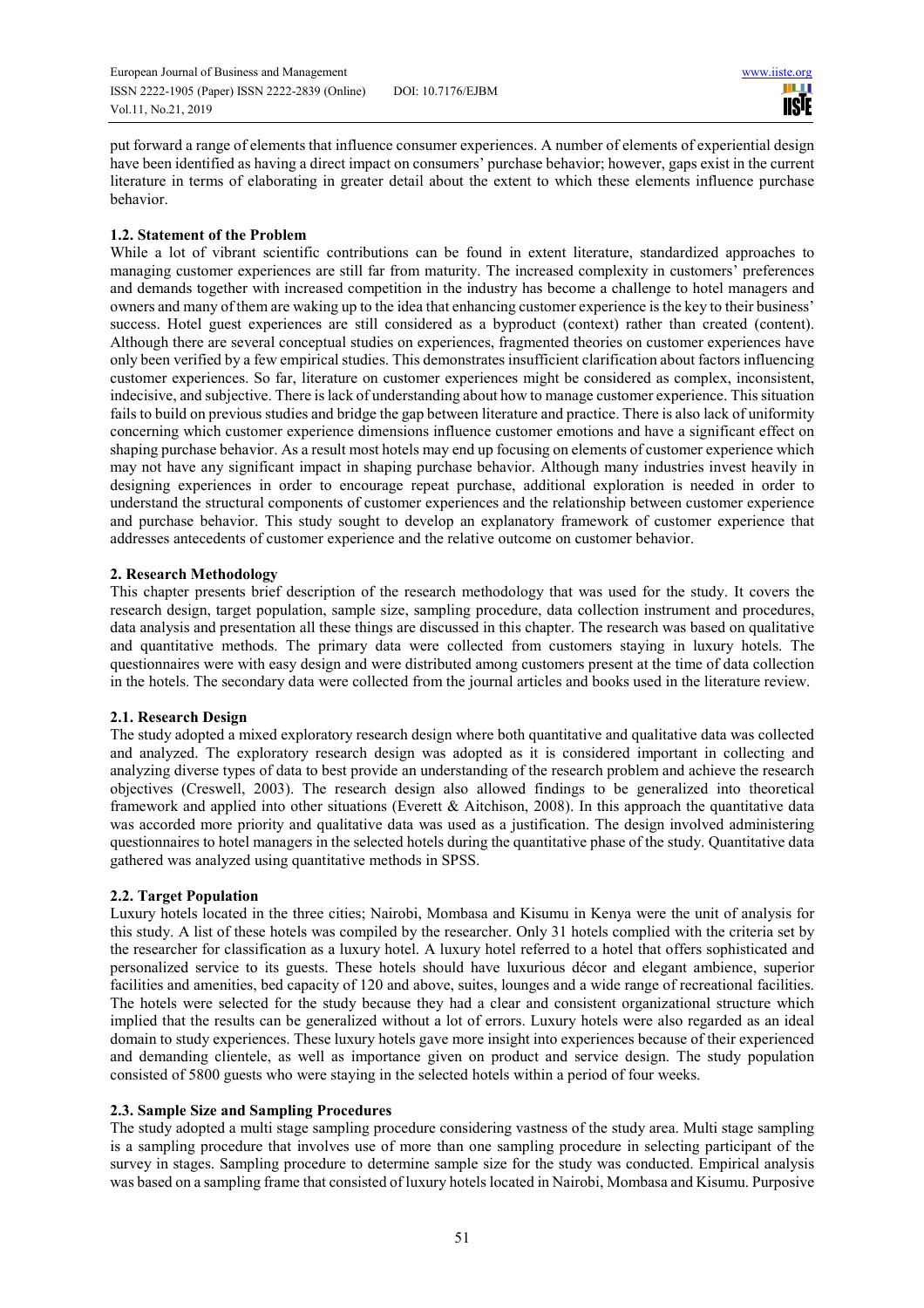European Journal of Business and Management www.iiste.org ISSN 2222-1905 (Paper) ISSN 2222-2839 (Online) DOI: 10.7176/EJBM Vol.11, No.21, 2019



sampling was used to identify hotels that gave the needed information. Two dimensions were used to select the hotels; amenities and bed capacity. The guests to participate in the study were determined using Cochran's formula which gave a sample size of 361 guests. Israel (1992) recommended the use of Cochran's formula in calculating the sample size when the population is huge and can change at any time of the study. The total number of guests to participate in the study in each hotel was selected using proportionate sampling. This implied that the number of rooms in each hotel was considered in relation to the total number of rooms in all the luxury hotels and total guests sample size. Guests who participated in the study were selected using systematic sampling procedure such that every guest staying in the nth room was involved in each hotel.

# **2.4. Measurement of Variables**

Berry and Carbone's Model (2007) was used for measuring customer experience. This model posited that customer experience clues generally fall into three main categories: functional, mechanic and humanic. Four scale items, adopted from Shen and Zhao (2005) were used to measure purchase behavioral intentions. The items are "I am willing to visit the hotel again.", "I will resist the offers of other hotels.", "I will always recommend this hotel whenever anyone seeks my advice" and "I would say positive things about this hotel to others." All items were measured on a likert scale ranging from '1' Strongly Disagree to '5' Strongly Agree.

# **2.5. Data Collection Methods**

Self-administered questionnaires were used to collect data in the quantitative phase and interviews were used in the qualitative phase of the study. Self-administered questionnaires were considered because the respondents answered at their own convenient time. Questionnaires were chosen because administration of questionnaires to individuals helped to establish relationships with the respondents while introducing the survey (Satirenjit *et. al.,*  2012). Questionnaires provided the clarifications sought by respondents and they may even be collected immediately after they are completed.

# **2.6. Data Collection Procedures**

The data collection procedures involved getting the authority letter from the University to facilitate data collection process. Letter of introduction was sent to the selected hotels notifying the managers of the intention to conduct research in the hotels. This paved way for accessibility to the hotels. The questionnaires to be administered were then delivered to the receptionists in each of the selected hotels. The questionnaires were distributed to those guests checking in to the selected rooms by the receptionist during the four weeks data collection period. Guests were instructed to fill the first part of the questionnaire on check in and the other parts upon their departure.

## **2.7. Data Analysis**

Data collected was analyzed using both descriptive and inferential statistics. Means, percentages and tests for normality was used to describe the data. Specifically factor analysis by principal axis approach was used to examine the specific items that define the primary structure of customer experience and analyze the significance of aspects of customer experience in shaping customer behavior. Correlation was also used to examine the relationship between customer experience and customer behavior variables.

## **3. Results and Findings**

This chapter looks at questionnaire response, reliability and validity tests; respondents profile and results based on factor, regression and correlation analysis.

## **3.1. Questionnaire Response**

The target respondents for this research were predominantly guests staying in the selected hotels within the four weeks data collection period. A total of 361 questionnaires were distributed in the selected hotels. The number of responses achieved was 321 providing a response rate of 88.92%. The reason for the low response rate was not only due to the timing of the survey distribution, which was a non-peak time of year for hotels, but also some of the respondents went with the questionnaires and it was difficult to follow up.

## **3.2. Validity and Reliability Tests of the Research Instruments**

In order to conduct factor and regression analysis the variables in the research model were tested for their validity and reliability. Questionnaires were tested for content validity to establish quality of instrument. These procedures involved pilot testing conducted on 10% of the total sample which was then excluded from the study. There was no variation from the expected result and the instrument was considered to be valid. Piloting was also used to identify the length of time it will take to fill questionnaires, check understanding of the tool and correct simple mistakes like spelling and wording of sentences. The pilot study was done as if it was a normal survey and data generated was used to do a reliability test based on Cronbach's alpha of the items in the instruments. The reliability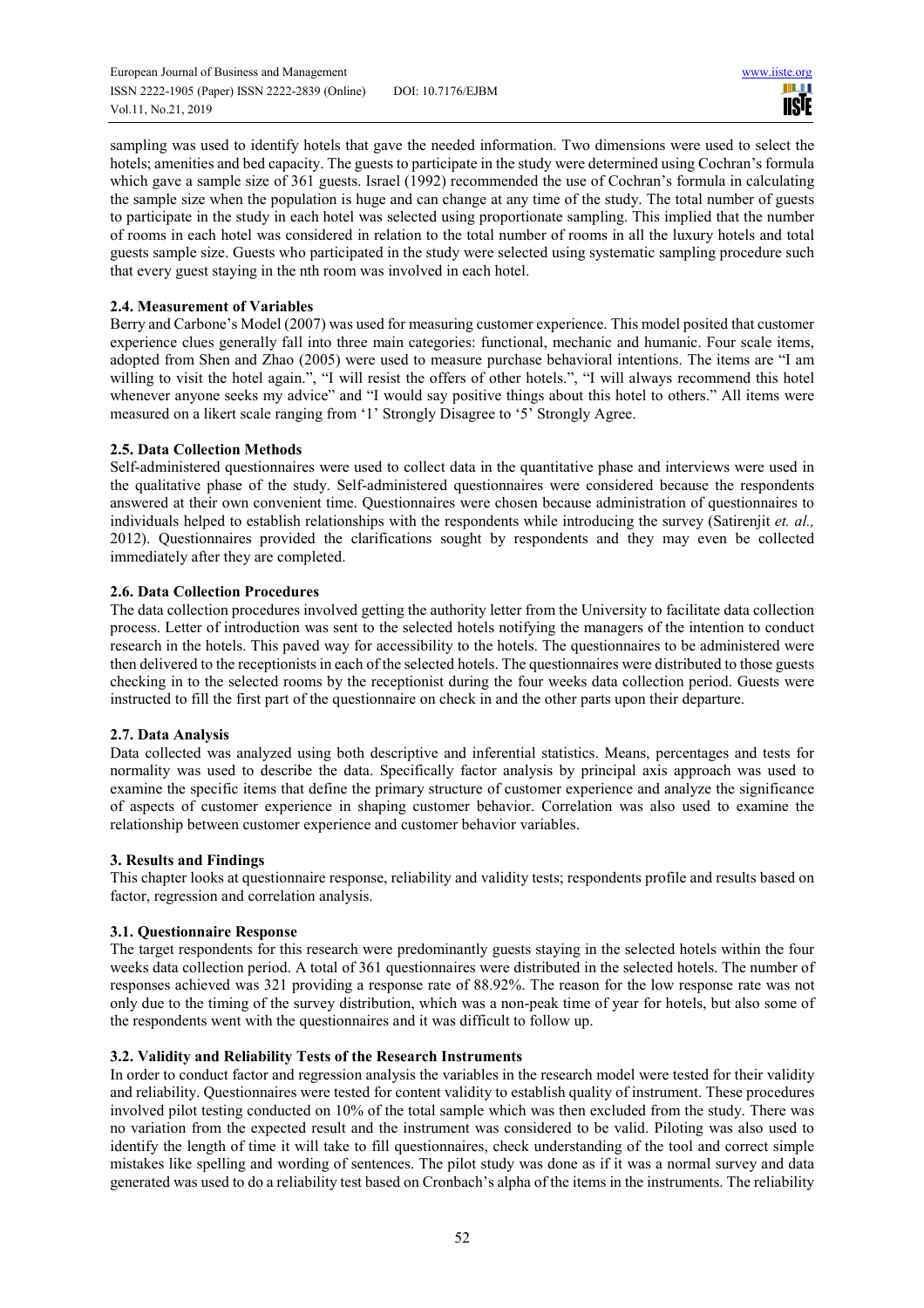European Journal of Business and Management www.iiste.org ISSN 2222-1905 (Paper) ISSN 2222-2839 (Online) DOI: 10.7176/EJBM Vol.11, No.21, 2019

шш **IISTE** 

of the measures was established by testing for consistency and stability of the questionnaire results in the pre-test study and the main survey using Cronbach's alpha. Cronbach's alpha is a reliability coefficient that indicates how well the items in a set are positively correlated to one another. The Cronbach alpha coefficient was computed for all the construct measures in SPSS 21 to ascertain the reliability for all the sets of measures. Reliability tests were done for all the sets of measures i.e. customer experience and purchase behavior. George and Mallery (2003) rules of thumb was used to classify the Cronbach's alpha coefficients generated. These rules of thumb provide the following: " $> 0.9$  – Excellent,  $> 0.8$  – Good,  $> 0.7$  – Acceptable,  $> 0.6$  – Questionable,  $> 0.5$  – Poor, and  $< 0.5$  – Unacceptable" (p. 231). The closer the Cronbach's alpha is to 1.0, the higher the internal consistency reliability. During the pre-test, dimensions of customer experience measures registered excellent reliability while customer emotions and purchase behavior measures registered acceptable reliability. Cronbach's alpha reliability coefficients registered in the main survey were as follows: Customer experience measures  $\alpha = .95$  and purchase behavior measures  $\alpha = .74$ . This shows that the items were reliable in measuring their respective constructs given that all the Cronbach's alpha for the constructs in both the pre-test and main survey were >.7.

#### **3.3. Demographic Characteristics of Respondents**

This section presents the personal data of 321 customers who stayed in the hotels between November  $9<sup>th</sup>$  and December 22nd, 2017. The results indicated that 172 respondents (53.60%) were males and that 149 respondents (46.40%) were females. The frequency and the percentage fallout of the demographic analysis depicted that the highest percentage (57.90%) of the people who stayed in the hotels were foreigners and 42.10% were Kenyans. The majority respondents declared their visit for vacation that was around 44.90% of the total respondents. The rest 23.10% were business, 21.80% conference and 6.50% honey moon. Other purposes of visit included cancelled flight, educational trips, humanitarian visit, just to relax and visiting an orphanage which contributed to 3.70% of the total respondents. The largest proportion of the respondents (41.70%) was within the age bracket of 20-35 years and the lowest proportions (6.90%) were below 20 years whereas 37.10% and 14% were within the age bracket of 36-50 years and over 50 years respectively. The results further indicated that most of the respondents (95.60%) had stayed in the hotels before whereas 4.40% of the respondents were staying in the respective hotels for the first time. Among those who had stayed before 33.60% had stayed in the hotel once, 23.40% twice, 20.20% thrice and 18.10% had stayed for more than three times. Most of the respondents 29.60% spend in the hotel for 3 days, 27.70% for 2 days, 20.60% for more than 4 days, 13.40 % for 4 days and 8.70% spend for just a day.

#### **3.4. Dimensions of Customer Experience**

In order to address specific objective one namely: To examine the specific items that defines the primary structure of customer experience in Kenyan hotel industry, mean ranking of the customer experience dimensions was done and subjected to factor analysis. In this case, respondents were required to indicate their level of agreement on a scale of 1-5 against 35 customer dimensions. To achieve this objective in the analysis stage, mean ranking of the 35 dimensions of experience were first done and the results are presented in Table 1. The 35 items were then subjected to principal axis factoring (PAF) in SPSS using varimax rotation. The factor analysis results, other than defining the primary structure of customer experience, were relevant for subsequent multiple regression analysis using Smart PLS 3.2.7.

Table 1 shows that the highest ranked customer experience dimension is "The hotel is kept clean" (*M = 4.60, SD = .57*), followed by "The television in the guest room is in proper working condition" (*M = 4.59, SD = .61*) and then "The ambient conditions such as temperature, ventilation, noise and odour of the hotel are good" (*M = 4.57, SD = .*62). The least ranked customer experience dimension is "The hotel offers variety of recreational facilities" ( $M = 4.24$ ,  $SD = .86$ ). The results generally indicate that the respondents agree with all the 35 dimensions as describing their perceptions about customer experience in the hotel given that all the means of the 35 customer dimensions was > 4.

On subjecting the 35 customer experience dimensions to PAF, three factors accounting for 57.06% of the total variance explained resulted. All factor loadings were > .60 with six items (*Employees have the knowledge to answer questions, The hotel lighting is pleasant, The background music is pleasing, The additional wi-fi services provided by the hotel are valuable to you, The food and drink offered in the restaurant are delicious* and The *hotel offers variety of food and beverage*) not loading because of low factor loadings < .06 (see Table 2). The factors were named *Humanic Clues Factor* with 13 items accounting for 25.18%, *Functional Clues Factor* with 7 items accounting for 16.99% and *Mechanic Clues Factor* with 8 items accounting for 14.89% of the total variance explained (see Table 5). This supports a number of research findings on dimensions of customer experience (Carbone & Haeckel, 1994; Pullman & Gross, 2004; Hemmington, 2007; Brunner-Sperdin & Peters, 2009; Wells et al, 2011b) who share a common believe that customer experience is developed by various components within the physical and social environments, that is, interaction with staff, other customers and service provider. The results proved that customer experience is composed of three set of clues (humanic, functional and mechanic) which impact on customers perception of overall customer experience. This suggests that consumers' evaluation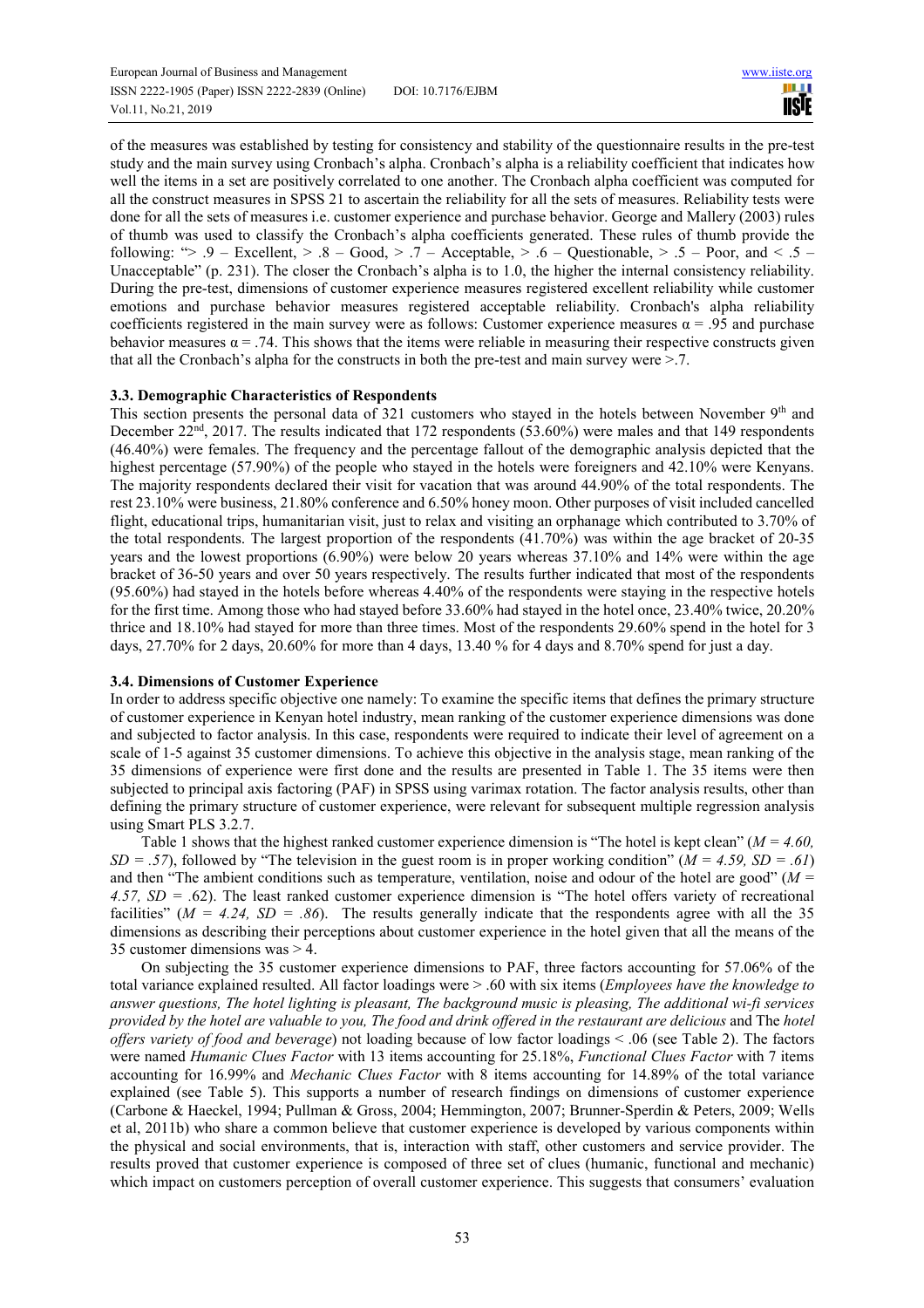of experience goes beyond the direct service encounter, and includes direct and indirect encounters with all touchpoints, Payne *et al*. (2008). Investigating the influence of each individual dimension on the outcomes, the study further revealed that humanic clue played a significant role in the customer's service experience evaluation process. Functional clues on the other hand were the second important dimension while mechanic clues were the third important dimension. The factors generated under each study construct are discussed in the sub-sections that follow.

| Table 1. Mean ranking customer experience dimensions                              |      |      |      |      |
|-----------------------------------------------------------------------------------|------|------|------|------|
| Dimensions of customer experience                                                 | Min  | Max  | Mean | SD   |
| The hotel is kept clean                                                           | 2.00 | 5.00 | 4.60 | 0.57 |
| The television in the guest room is in proper working condition                   | 3.00 | 5.00 | 4.59 | 0.61 |
| The ambient conditions such as temperature, ventilation, noise and odor of the    | 3.00 | 5.00 | 4.57 | 0.62 |
| hotel are good                                                                    |      |      |      |      |
| The exterior appearance of the hotel is visually appealing                        | 3.00 | 5.00 | 4.51 | 0.62 |
| The physical layout of the furniture and furnishings in the hotel are comfortable | 2.00 | 5.00 | 4.50 | 0.63 |
| The additional wi-fi services provided by the hotel are valuable to you           | 3.00 | 5.00 | 4.49 | 0.60 |
| Employees of the hotel are courteous                                              | 3.00 | 5.00 | 4.48 | 0.62 |
| The hotel lighting is pleasant                                                    | 3.00 | 5.00 | 4.48 | 0.69 |
| The food and drink offered in the restaurant are delicious                        | 1.00 | 5.00 | 4.47 | 0.67 |
| Employees have the knowledge to answer guests questions                           | 1.00 | 5.00 | 4.45 | 0.68 |
| The arrangement of the hotel furnishing is done right                             | 2.00 | 5.00 | 4.45 | 0.65 |
| The hotel offers variety of food and beverage                                     | 2.00 | 5.00 | 4.45 | 0.69 |
| The overall hotel facility is visually appealing                                  | 2.00 | 5.00 | 4.44 | 0.65 |
| The food presentation is visually attractive                                      | 2.00 | 5.00 | 4.43 | 0.67 |
| The layout of the hotel makes it easy to get around                               | 2.00 | 5.00 | 4.41 | 0.65 |
| Employees are neat and well dressed                                               | 2.00 | 5.00 | 4.40 | 0.62 |
| Employees behaviour instils confidence in guests                                  | 2.00 | 5.00 | 4.40 | 0.67 |
| The hotel has excellent guest rooms                                               | 2.00 | 6.00 | 4.39 | 0.67 |
| Hotel staff care about their customers                                            | 3.00 | 5.00 | 4.39 | 0.65 |
| The hotel has great lobby facilities                                              | 3.00 | 5.00 | 4.39 | 0.64 |
| Employees treat their guests with respect                                         | 2.00 | 5.00 | 4.38 | 0.63 |
| The hotel is flexible in meeting customer needs                                   | 2.00 | 5.00 | 4.38 | 0.61 |
| The employees of the hotel deliver services promptly                              | 2.00 | 5.00 | 4.37 | 0.66 |
| Hotel employees are friendly                                                      | 2.00 | 5.00 | 4.36 | 0.63 |
| Employees of the hotel are always willing to help                                 | 2.00 | 5.00 | 4.35 | 0.70 |
| Employees of the hotel understands guests specific needs                          | 2.00 | 5.00 | 4.34 | 0.67 |
| Individual attention is given by the hotel staff                                  | 2.00 | 5.00 | 4.33 | 0.71 |
| Hotel employees shows interests in solving guests problems                        | 1.00 | 5.00 | 4.32 | 0.73 |
| Hotel employees make you feel safe during your hotel stay                         | 2.00 | 5.00 | 4.32 | 0.66 |
| Hotel staff has guests interest at heart                                          | 1.00 | 5.00 | 4.32 | 0.70 |
| The hotel delivers its services on time                                           | 3.00 | 5.00 | 4.31 | 0.59 |
| The background music is pleasing                                                  | 1.00 | 5.00 | 4.29 | 1.03 |
| The hotel has standardised product delivery process                               | 3.00 | 5.00 | 4.28 | 0.64 |
| The hotel gives prompt responses for your querries                                | 2.00 | 5.00 | 4.27 | 0.70 |
| The hotel offers variety of recreational facilities                               | 1.00 | 5.00 | 4.24 | 0.86 |

*Note:* Min – Minimum, Max – Maximum, SD – Standard deviation Valid N (listwise) = 321 Scale: Strongly agree (5), Agree (4), Neutral (3), Disagree (2), Strongly Disagree (1)

## **3.4.1. Humanic Clues**

Table 1 indicate that of the thirteen items, employee expertise as a dimension of customer experience had the highest mean ranking ( $M = 4.45$ ,  $SD = .68$ ) followed by employee personal grooming and employee behaviour with  $(M = 4.40, SD = .62)$  and  $(M = 4.40, SD = .67)$  respectively. Table 2 indicates that the thirteen items that loaded on humanic clue factor (HCF) account for 25.18% of the total variance explained in customer experience. The main sub-dimensions that determined humanic clues were employee friendliness, guest respect, understanding guest needs, guests' problem solving, grooming, courteousness, caring about customers, guests interest at heart, behavior, willingness to help, prompt service delivery, individual attention and employee assurance of safety. The findings of this study suggest that all thirteen sub-dimensions are important to hotel industry. The percentage explained by the factors implies that all the thirteen factors were important in evaluation of customer experience as perceived by guests. Of the thirteen factors extracted, employee friendliness, guest respect and understanding of guests' needs explained for the greatest percentage of the total variance 83 %. This higher percentage explained by these factors could be attributed to the unique characteristic "inseparability" of service industries. Since in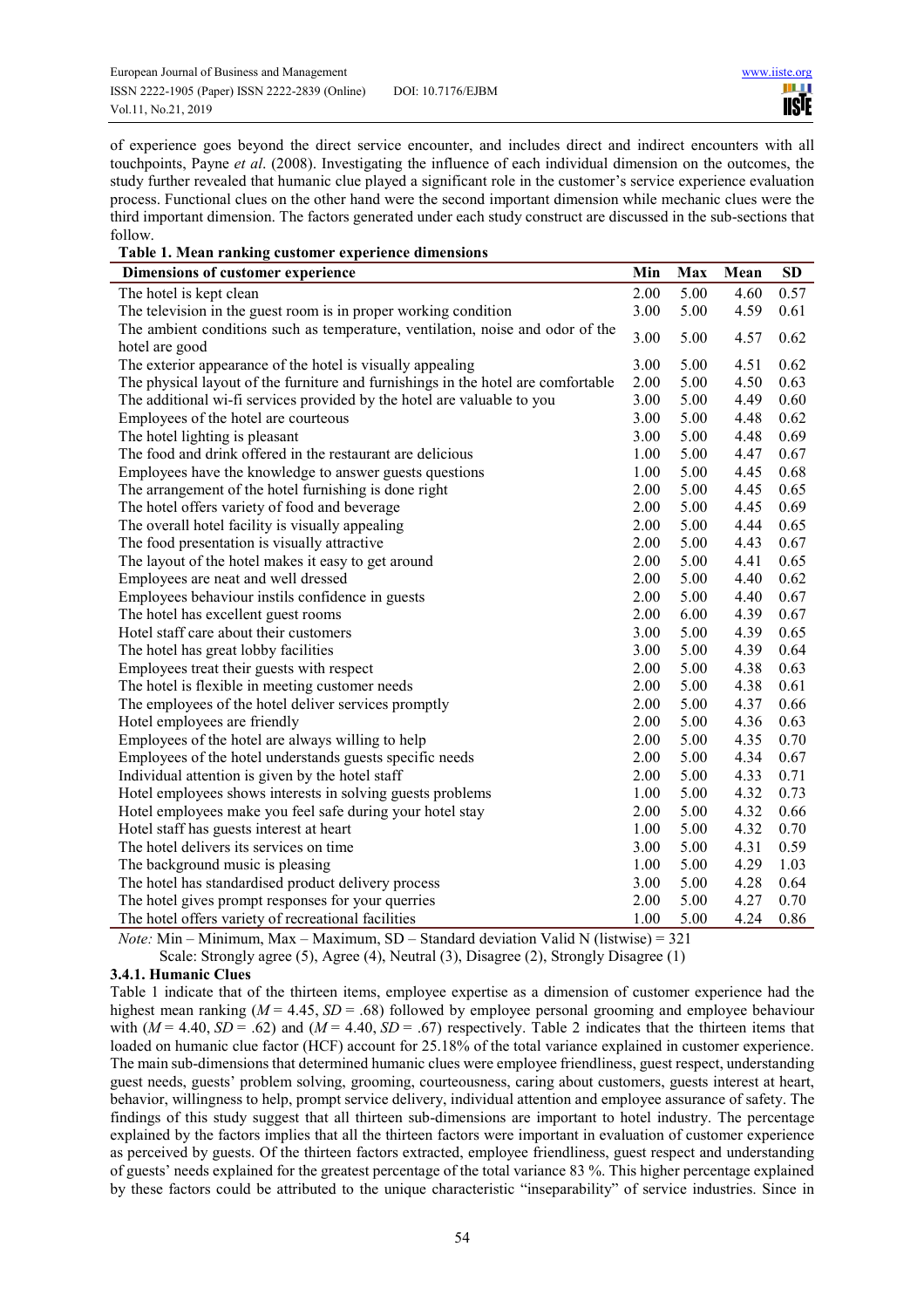hotels you cannot separate the consumer and the service provider there is a lot of interactions between the employee and the customer in the service delivery process. The delivery of service occurs during the interaction between service employees and customers, and, together with the attitudes and behavior of service employees, influences customer perceptions and evaluation of service experience (Iglesias and Guillen, 2004).

This support Berry and Carbone (2007) who emphasise that humanic clue is a significant dimension of customer experience. Humanic clues are concerned with the actions and appearance of employees and the service providers. The findings generally suggest that employees' behaviour and performance during the service are powerful clues that influence the customers' perceptions of the total customer experience. This support the arguments of Berry *et al.* (2006) and Bitner *et al.* (2008) that an organisation needs to pay particular attention to humanic clue set in terms of orcherstrating the total customer experience. Having competent, knowledgeable and professional employees leads to provision of quality service as employees dominate the service delivery process. This is attributed to the argument that employees conduct, friendliness, courtesy, commitment, trust, effective solving of customer complaints and other staff personalities (Brady and Cronin, 2001; Caro and García, 2007; Wu et al., 2011) influence the overall service delivery process. Employees who are well trained on customer service and able to handle guests' requests and complain promptly are equally an important asset to the hotel as it enhances customer experience. Good service training equips service staff with the competence to deliver a high-quality service. Moreover, training and development experience enhances the ability of employees to deliver a highquality service and to meet the needs of customers more effectively and in a more friendly way. This is because such employees' traits contribute to guests' overall evaluation of customer experience. Humanic clue dimension reflects the emotional benefits customers experience based on the perceived expertise of the service provider and guidance throughout the process leading to the notion of building 'a relationship' with a service provider. This suggests that employees' behaviour and performance during the service are powerful clues that influence the customers' perceptions and evaluation of the total customer experience. Management should understand that the vital process of selection, promotion, motivation, training, empowerment, and retention contribute to satisfactory service delivery. In other words, hotel managers should focus on enhancing the knowledge, skills and commitment of their employees by providing regular trainings and incentives (Ali *et al*., 2014). In short, in determining positive customer experience, relevant competencies and efficient staff are core issues that should be worked on.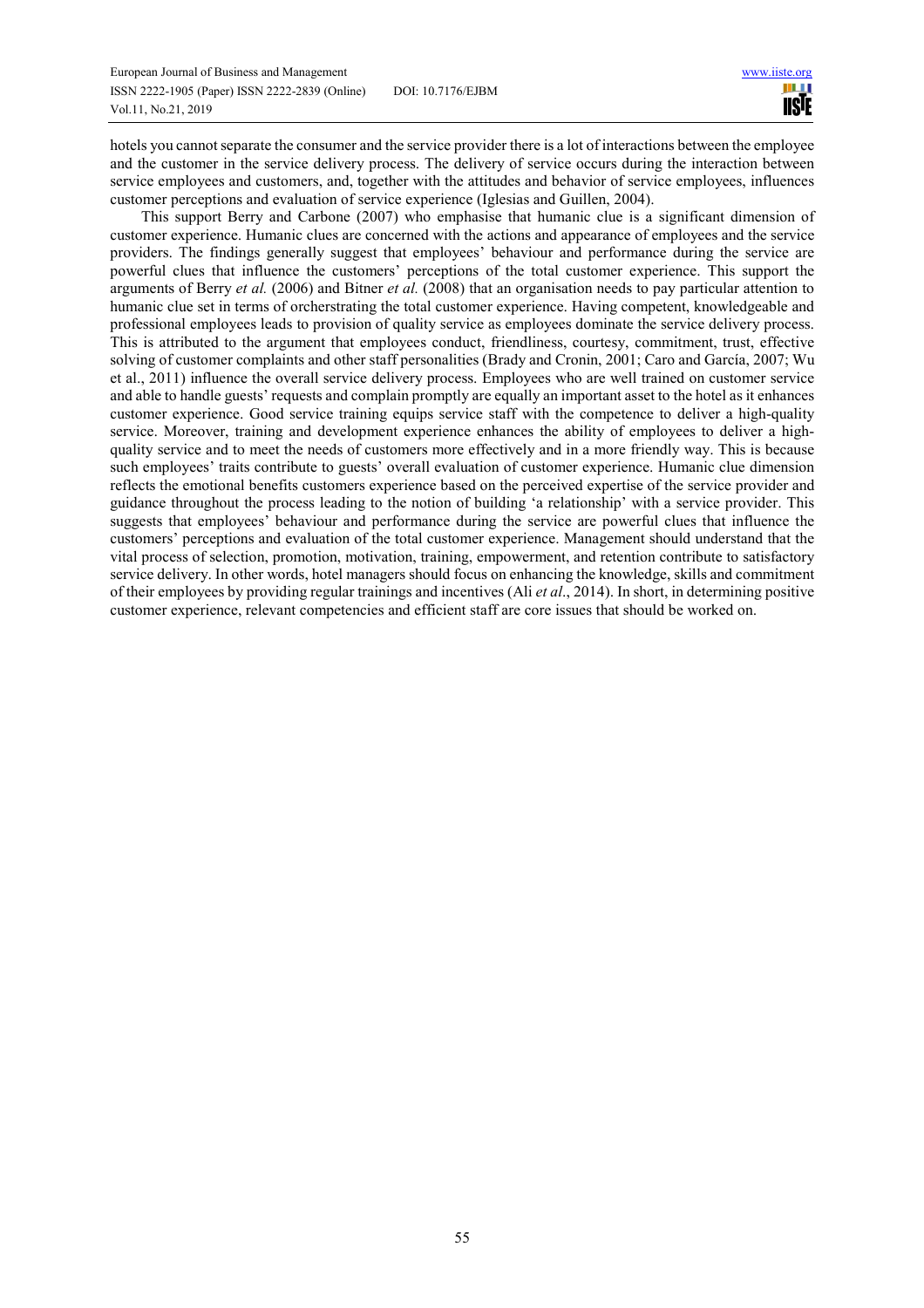|                                                                          |            | <b>Customer Experience Factors</b> |        |  |  |  |
|--------------------------------------------------------------------------|------------|------------------------------------|--------|--|--|--|
| <b>Customer Experience Dimensions</b>                                    | <b>HCF</b> | <b>FCF</b>                         | MCF    |  |  |  |
| Employees of the hotel are courteous                                     | 0.78       |                                    |        |  |  |  |
| Employees are neat and well dressed                                      | 0.78       |                                    |        |  |  |  |
| Employees behaviour instils confidence in guests                         | 0.76       |                                    |        |  |  |  |
| Hotel employees are friendly                                             | 0.83       |                                    |        |  |  |  |
| Employees treat their guests with respect                                | 0.83       |                                    |        |  |  |  |
| Hotel employees shows interests in solving guests problems               | 0.80       |                                    |        |  |  |  |
| Employees of the hotel understands guests specific needs                 | 0.83       |                                    |        |  |  |  |
| Individual attention is given by the hotel staff                         | 0.75       |                                    |        |  |  |  |
| Hotel staff care about their customers                                   | 0.78       |                                    |        |  |  |  |
| Hotel staff has guests interest at heart                                 | 0.77       |                                    |        |  |  |  |
| Employees of the hotel are always willing to help                        | 0.76       |                                    |        |  |  |  |
| The employees of the hotel deliver services promptly                     | 0.76       |                                    |        |  |  |  |
| Hotel employees make you feel safe during your hotel stay                | 0.72       |                                    |        |  |  |  |
| Employees have the knowledge to answer guests questions                  |            |                                    |        |  |  |  |
| The hotel is kept clean                                                  |            |                                    | 0.64   |  |  |  |
| The television in the guest room is in proper working condition          |            |                                    | 0.73   |  |  |  |
| The exterior appearance of the hotel is visually appealing               |            |                                    | 0.73   |  |  |  |
| The layout of the hotel makes it easy to get around                      |            |                                    | 0.81   |  |  |  |
| The arrangement of the hotel furnishing is done right                    |            |                                    | 0.71   |  |  |  |
| The physical layout of the furniture and furnishings in the hotel are    |            |                                    | 0.68   |  |  |  |
| comfortable                                                              |            |                                    |        |  |  |  |
| The ambient conditions such as temperature, ventilation, noise and odour |            |                                    | 0.68   |  |  |  |
| of the hotel are good                                                    |            |                                    |        |  |  |  |
| The hotel lighting is pleasant                                           |            |                                    |        |  |  |  |
| The background music is pleasing                                         |            |                                    |        |  |  |  |
| The overall hotel facility is visually appealing                         |            |                                    | 0.63   |  |  |  |
| The hotel is flexible in meeting customer needs                          |            |                                    |        |  |  |  |
| The hotel delivers its services on time                                  |            | 0.69                               |        |  |  |  |
| The hotel has standardised product delivery process                      |            | 0.65                               |        |  |  |  |
| The additional wi-fi services provided by the hotel are valuable to you  |            |                                    |        |  |  |  |
| The hotel gives prompt responses for your queries                        |            | 0.75                               |        |  |  |  |
| The food and drink offered in the restaurant are delicious               |            |                                    |        |  |  |  |
| The food presentation is visually attractive                             |            | 0.67                               |        |  |  |  |
| The hotel has great lobby facilities                                     |            | 0.77                               |        |  |  |  |
| The hotel has excellent guest rooms                                      |            | 0.71                               |        |  |  |  |
| The hotel offers variety of food and beverage                            |            |                                    |        |  |  |  |
| The hotel offers variety of recreational facilities                      |            | 0.64                               |        |  |  |  |
| Variance explained                                                       | 25.18%     | 16.99%                             | 14.89% |  |  |  |
| Total variance explained                                                 |            | 57.06%                             |        |  |  |  |

## **Table 2. Principal axis factoring of dimensions of customer experience**

*Note:* HCF – Human clue factor, FCF – Functional clue factor, MCF – Mechanic clue factor

Kaiser-Meyer-Olkin Measure of Sampling Adequacy = .92; Bartlett's Test of Sphericity: Approx. Chi-Square  $= 9606.83;$ 

df = 595, Sig. = .00. Extraction method: Principal Axis Factoring; Rotation Method: Varimax with Kaiser Normalization.

## **3.4.2. Mechanic Clues**

Table 1 indicate that of the eight items, hotel cleanliness as a dimension of customer experience had the highest mean ranking ( $M = 4.60$ ,  $SD = .57$ ) followed by Television working in guestroom with ( $M = 4.59$ ,  $SD = .61$ ). Hotel layout though registered a higher loading (.81) (see Table 2), ranked the least (*M* = 4.41, *SD* = .65) with respect to customer experience. Table 2 indicate that the eight items that loaded on mechanic (MCF) factor account for 14.89% of the total variance explained in customer experience dimension, an indication that all the eight service factors are critical measurement of customer experience. The main sub-dimensions that determined mechanic clues were hotel layout, appealing exterior appearance, proper functioning television, proper arrangement of furnishings, comfortable physical layout of furniture and furnishings, good ambient conditions, cleanliness of the hotel and appealing overall hotel facility.

This is in line with Wall & Berry (2007) findings that hotel industries could improve customers' perception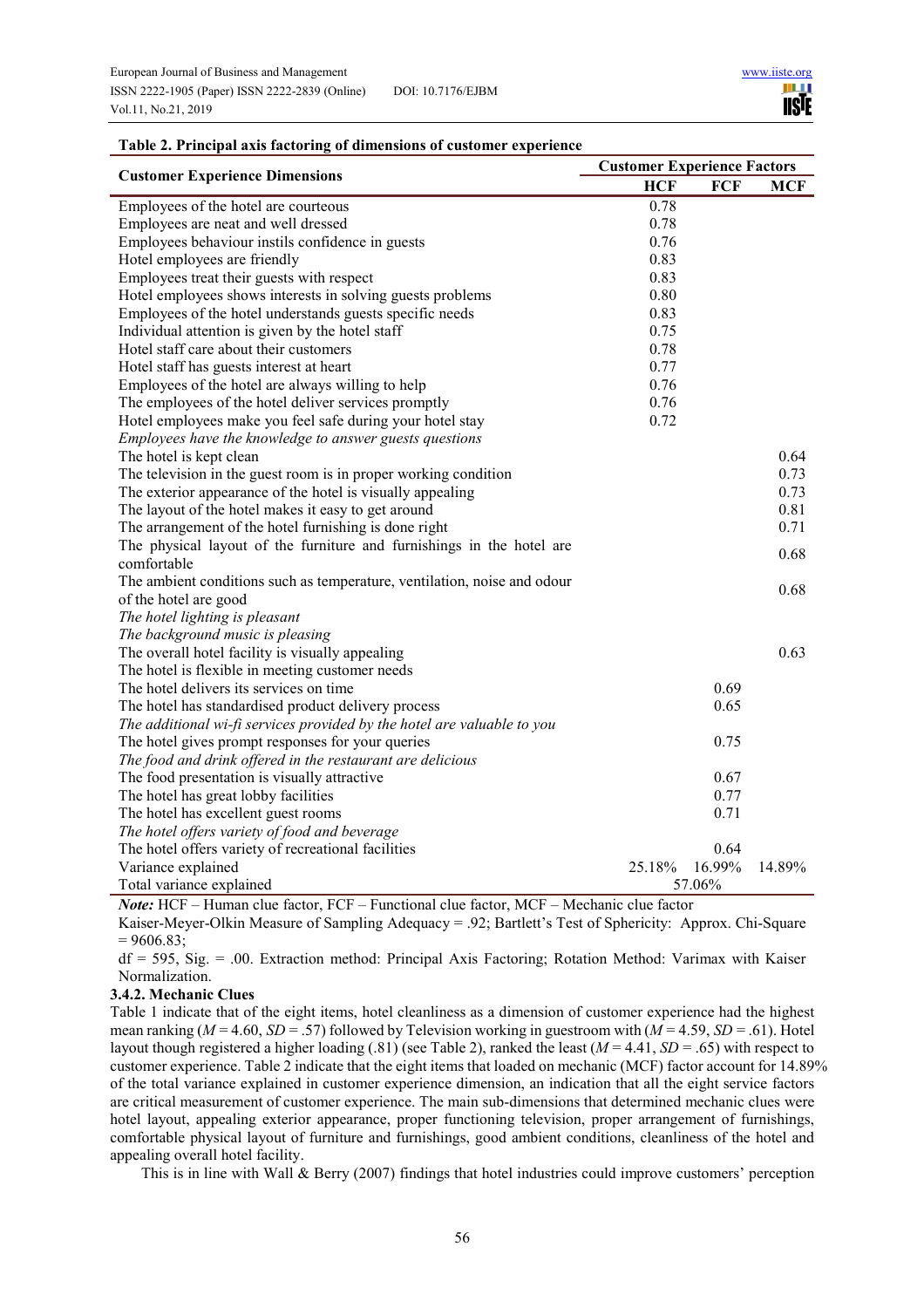towards a hotel's services by orchestrating mechanical clues. This further supports Berry and Carbone (2007) findings that mechanic clues are important in creating memorable customer experience dimension. Mechanic clues come from inanimate objects and offer a physical representation of the intangible service. Berry & Carbone (2006) also emphasized that customers usually experience mechanic clues to some degree before experiencing the other types of clues and even before making a purchase decision, such as selecting a restaurant after peering in the windows and seeing tablecloths on the tables. Facility design, equipment, furnishings, displays, signs, colors, textures, sounds and lighting among other sensory clues, paint a visual picture of the service experience, communicating to customers without a single word being spoken. Part of the first impressions role that mechanic clues play is their influence on customers' service expectations. Customers' perceptions of service quality are subjective evaluations of a service experience compared to their expectations for the service. Mechanic clues provide customers with information about what they can expect during a service performance. These findings imply that the design of mechanic clues should fit and support the company's market strategy. It clearly is not a good idea to create a physical environment for the service that implicitly promises a quality level that cannot be consistently delivered. On the other hand, this suggests that the right kind of mechanic clues help a company attract the type of customer it seeks. Hotel industries should therefore pay attention to the sensory presentation of the product as they are often an important part of product design as it influences how customers feel about an experience.

# **3.4.3. Functional Clues**

Table 1 indicate that of the eleven items, additional wifi services as a dimension of customer experience had the highest mean ranking  $(M = 4.49, SD = .60)$  followed by delicious food and drink offered with  $(M = 4.47, SD = .67)$ . Table 2 indicate that only seven items loaded onto functional clues factor (FCF) accounting for 16.99% of the total variance explained in customer experience dimension, an indication that all the seven service factors are critical measurement of customer experience. The main sub-dimensions that determined functional clues were great lobby facilities, prompt response to queries, excellent guest rooms, real time service delivery, attractive food presentation, standardized product delivery process and variety of recreational facilities. Functional clues concern the technical quality of the offering. These are the "what" of the service experience, revealing the reliability and competence of the service. Anything that indicates or suggests the technical quality of the service (its presence or absence) is a functional clue. This supports Berry & Carbone (2006) discussion that functional clues are usually important in meeting customers' service expectations because functionality offers the core solution customers buy. Functional clues support the core of any service because they address the problem that brings the customer to the market. This finding also coincides with the viewpoint that the outcome of the service encounter and physical surroundings significantly affects customer perceptions of overall customer experience. This is because the physical surroundings represented by objects are thought to create a positive consumer experience which according to Leong (2008) plays a pivotal role in sustaining business growth. The findings imply that managers of hotels need to focus more on those factors perceived to create positive experience. To achieve high quality of service, hotels need to concentrate or dedicate most of their time in improving the hotel facilities and service environment.

# **3.5. Influence of Customer Experience on Purchase Behavior**

In order to establish the influence of customer experience dimensions on purchase behavior, PLS-SEM was conducted using Smart PLS 3.2.7. Latent variables were created for customer experience, customer emotions and purchase behaviour. For customer experience, the factors identified in principal axis factoring (PAF) were used as latent variables. The measurement models were first assessed for internal consistency, convergent validity, discriminant validity and collinearity. Internal consistency was assessed using Cronbach's alpha (α), composite reliability coefficients (Pc) and rho\_A coefficient as defined in Dijkstra and Henseler (2015). Values above .70 indicate higher levels of internal consistency (Hair et al., 2014; Dijkstra &Henseler, 2015; Hair et al., 2017). The results indicate that the measures are robust in terms of their internal consistency reliability. Table 3 for instance, show that composite reliabilities (Pc) ranged from .80 (Purchase behaviour) to .96 (Humanic clues factor), an indication of internal consistency. Convergent validity was assessed using Fornell and Larcker criterion, average variance extracted  $(AVE) > 0.5$ . Table 3 shows that all the AVE were  $> 0.5$ , an indication that almost all the constructs explained more than 50% of their indicator's variance. The table indicate that AVEs for this study ranged from .51 (Mechanic clues factor) to .68 (Humanic clues factor), implying that, on average, the construct explains more than half of the variance of its indicators.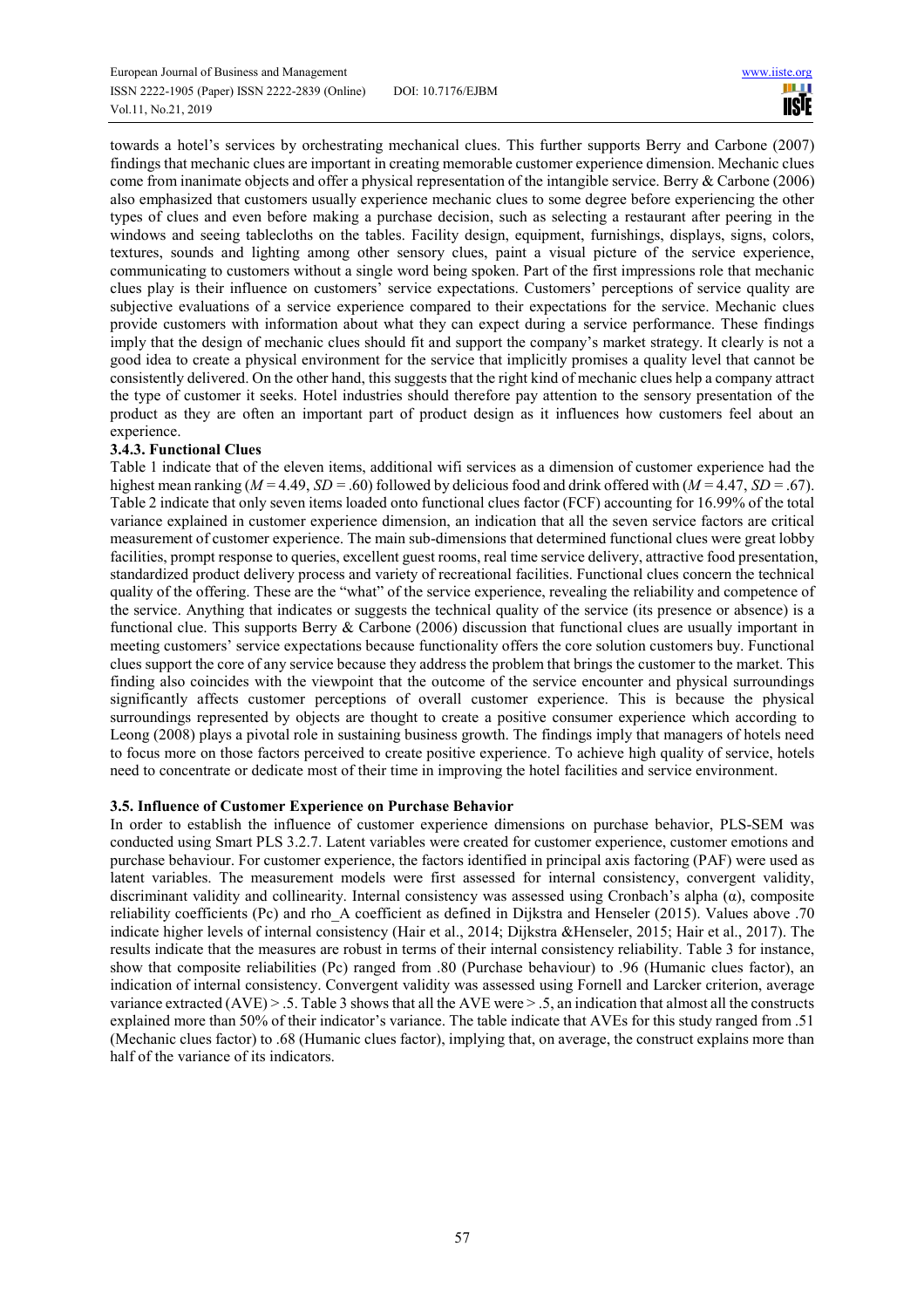ШI **IISTE** 

## **Table 3. Construct reliability and validity**

|                                | <b>Cronbach's Alpha</b> | rho A | <b>Composite Reliability</b> | AVE  |
|--------------------------------|-------------------------|-------|------------------------------|------|
| <b>Customer Emotions</b>       | 0.92                    | 0.92  | 0.92                         | 0.66 |
| <b>Functional Clues Factor</b> | 0.85                    | 0.85  | 0.84                         | 0.52 |
| Humanic Clues Factor           | 0.97                    | 0.97  | 0.96                         | 0.68 |
| Mechanic Clues Factor          | 0.83                    | 0.83  | 0.83                         | 0.51 |
| Purchase Behaviour             | 0.78                    | 0.82  | 0.80                         | 0.52 |

*Note:* AVE – Average variance extracted

To assess discriminant validity heterotrait-monotrait ratio (HTMT) was employed. This study specifically used the conservative heterotrait-monotrait ratio of  $HTMT_{85}$ . Table 4 indicates the HTMT results with values ranging between .35 in respect of HTMT (Purchase behaviour [PB], Functional clues factor [FCF]) and .65 in respect of HTMT (Purchase behaviour [PB], Customer emotions [CE]). Comparing these results with the threshold values as defined in HTMT  $_{85}$  (Henseler, Ringle et al., 2014) does not give rise to discriminant validity concern as all the values are < .85.

**Table 4. Discriminant validity (Heterotrait-monotrait ratio [HTMT.85] criterion) results**

|                               | CЕ   | FCF  | <b>HCF</b> | MCF  | PB |
|-------------------------------|------|------|------------|------|----|
| Customer Emotions (CE)        |      |      |            |      |    |
| Functional Clues Factor (FCF) | 0.40 |      |            |      |    |
| Humanic Clues Factor (HCF)    | 0.48 | 0.47 |            |      |    |
| Mechanic Clues Factor (MCF)   | 0.47 | 0.60 | 0.62       |      |    |
| Purchase Behaviour (PB)       | 0.65 | 0.35 | 0.48       | 0.45 |    |

Finally, multicollinearity issues in the study was assessed using variance inflation factor (VIF) in Smart PLS 3.2.7 where a VIF value ≥ 5 indicated a potential collinearity problem (Hair et al., 2011; Hair et al., 2013; Hair et al., 2014; Petter, Straub & Rai, 2007). Table 5 shows the result of collinearity assessment among the study constructs as indexed by the variance inflation factor (VIF) values. All the VIF were  $\leq 5$ , suggesting that multicollinearity was not an issue. The highest VIF value (2.11) is registered between Mechanical clues factor (MCF) and Purchase behaviour (PB). The lowest VIF value of 1.43 is recorded between Customer emotions (CE) and Purchase behaviour (PB).

**Table 5: Collinearity assessment among the study constructs** 

| <b>Paths</b>                     | ĸ       | Mean    | <b>SD</b> | t-values | Р    | Sig. | VIF  | f <sup>2</sup> | <b>Effect</b><br><b>Size</b> |
|----------------------------------|---------|---------|-----------|----------|------|------|------|----------------|------------------------------|
| CE motions -> Purchase Behaviour | 0.52    | 0.52    | 0.06      | 8.51     | 0.00 | **** | .43  | 0.34           | Large                        |
| FCF-> Customer Emotions          | 0.15    | 0.15    | 0.08      | 1.95     | 0.05 | **   | .61  | 0.02           | Small                        |
| $FCF$ $>$ Purchase Behaviour     | $-0.04$ | $-0.04$ | 0.08      | 0.54     | 0.59 | NS   | 1.65 | 0.00           | Small                        |
| $HCF \geq$ Customer Emotions     | 0.28    | 0.28    | 0.07      | 3.78     | 0.00 | **** | .67  | 0.07           | Small                        |
| HCF -> Purchase Behaviour        | 0.17    | 0.17    | 0.09      | 1.94     | 0.05 | **   | 1.78 | 0.03           | Small                        |
| $MCF$ $\geq$ Customer Emotions   | 0.21    | 0.22    | 0.09      | 2.25     | 0.02 | ***  | 2.05 | 0.03           | Small                        |
| MCF-> Purchase Behaviour         | 0.11    | 0.12    | 0.10      | 114      | 0.25 | NS   |      | 0.01           | Small                        |

To assess the extent to which customer experience dimensions influence purchase behaviour, the significance of path coefficients, coefficient of determination  $(R^2)$  and the effect size measure  $(f^2)$  were used. Table 5 shows that of the three customer experience factors, only Humanic clue factor had significant influence on purchase behaviour ( $\beta = .17$ , t = 1.94, p = .05), with the rest of the two factors having no significant influence. Table 6 shows that the  $R^2$  value for the endogenous constructs are above the 25% accepted level set as the threshold in this study. The  $R^2$  values ( $R^2 = .44$ ) indicate that the three customer experience factors (Functional clue factor, Humanic clue factor and Mechanic clue factor) together with customer emotions account for 44% of the total variance explained in purchase behaviour (see Table 6). However, Table 5 show that the exogenous constructs Customer emotions (CE), Functional clues factor (FCF), Humanic clues factor (HCF) and Mechanic clues factor (MCF) for explaining the endogenous latent variable Purchase behaviour (PB) have large effect size ( $f2 = .34$ ), small effect size ( $f2 = .00$ ), small effect size ( $f2 = .03$ ) and small effect size ( $f2 = .01$ ) respectively. This imply that of the 44% of variance in purchase behaviour (PB), the three-customer experience factors had smaller influence on purchase behaviour with humanic clue factor having a higher influence and functional clues factor having a smaller influence of the three.

|                     | D2   | Adjusted $\mathbb{R}^2$ | <b>Cut Off</b> | <b>Description</b> |
|---------------------|------|-------------------------|----------------|--------------------|
| Customer Emotions . | 0.30 | 0.29                    |                | Moderate           |
| Purchase Behaviour  | 0.44 | ገ 44                    |                | Moderate           |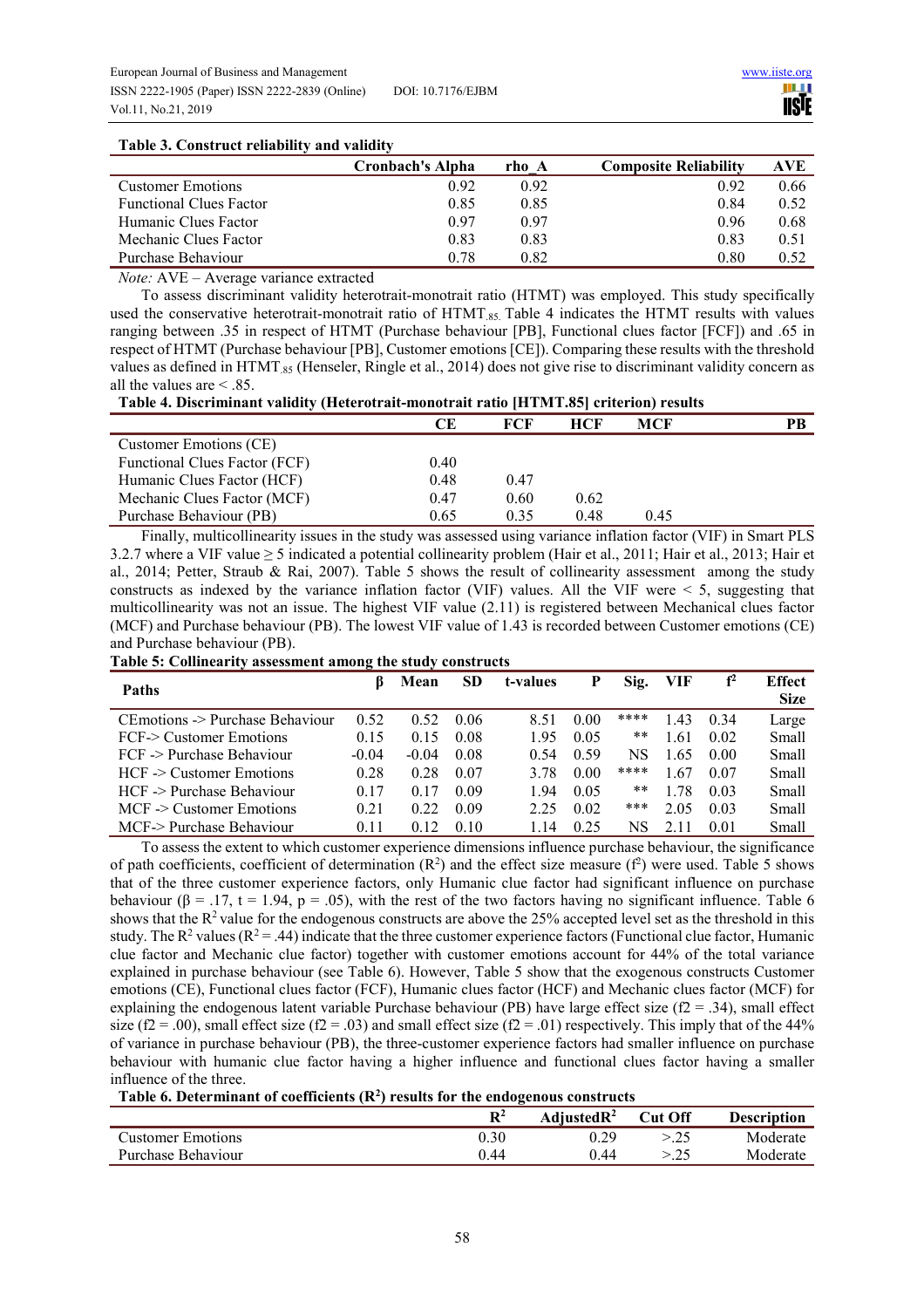## **4. Discussions**

Customer experience dimensions play different roles in influencing customer's purchase intentions. This agrees with Berry & Carbone (2006) findings that humanic clues created by employees are most salient for labor-intensive, interactive services. The more important, personal, and enduring the customer-provider interaction, the more pronounced and emotional humanic effects are likely to be. Human interaction in the service experience offers the chance to cultivate emotional connectivity that can extend respect and esteem to customers and, in so doing, exceed their expectations, strengthen their trust, and deepen their loyalty. A potentially important role of mechanic clues is to make a positive first impression that will influence customers' choice of service supplier. Customers usually experience mechanic clues to some degree before experiencing the other types of clues and even before making a purchase decision, such as selecting a restaurant after peering in the windows and seeing tablecloths on the tables. The idea of mechanic clues painting a service picture or representation of one thing in terms of another is fundamental in influencing purchase behavior. Mechanic clues can be a powerful source of sensory images helping customers visualizes the service (Berry & Carbone, 2006). Part of the first impressions role that mechanic clues play is their influence on purchase intentions. The study findings further suggest that functional clues are usually most important in meeting customers' service expectations because functionality offers the core solution customers buy. Functional clues on the other hand support the core of any service because they address the problem that brings the customer to the market. Customers buy solutions that depend on functionality.

## **5. Contributions and Recommendations**

## **5.1. Contribution to Theory**

This present research provides a number of theoretical and empirical contributions to customer experience management research and its relative effects on purchase behaviour particularly in the hotel industry. This study investigates the relationship between dimensions of customer experience and purchase behaviour in luxury hotels in Kenya. In developing countries particularly Kenya, there is limited literature on customer experience dimensions, the extent to which these dimensions influence purchase behaviour and the relationship between customer experience and purchase behaviour variables. This study adds to previous work in various ways. Firstly, the results of this study provide a better understanding on the specific items that define the primary structure of customer experience in Kenyan hotels. The findings of the study identifies that customer experience is composed of three set of clues (humanic, functional and mechanic) which impact on customers perception of overall customer experience in luxury hotels in Kenya. The study further revealed that humanic clue played a significant role in the customer's service experience evaluation process, functional clues on the other hand were the second important dimension while mechanic clues were the third important dimension. The findings might be used in improving marketing strategies, to create, manage, and control guest experiences in hotel industry. It contributes to research which focuses to consider these dimensions as antecedents that determine managerial practices hoteliers take into consideration to enhance customer experience in hotels. The results of this study support previous studies (Payne et al., 2008; Wall & Berry, 2007; Ali et al., 2014; Leong, 2008; Wu et al., 2011; Brady & Cronin, 2001; Iglesias & Guillen , 2004) which have made numerous efforts to understand the dimensions and sub-dimensions of customer experience.

Secondly, the study identifies the extent to which customer experience dimensions influence purchase behaviour in luxury hotels. The results of this study provide a better understanding on the extent of influence of customer experience dimensions on customers purchase behaviour. The study revealed that humanic clue factor had significant influence on purchase behaviour while functional clue and mechanic clue factor had no significant influence. The three customer experience factors combined had smaller influence on purchase behaviour with humanic clue factor having a higher influence and functional clues factor having a smaller influence of the three. The understanding of the influence of these customer experience dimensions can be helpful to managers in crafting and executing strategies that have the most positive effect on consumers' purchase behaviour. Consequently, this will allow organizations to manage customer experience properly that ultimately results into customer satisfaction, repeat purchase and positive word-of-mouth. Furthermore, this study establishes a direct linkage between firms marketing inputs and their consumer behavioural outcomes. The results of this study support previous studies (Cronin et al., 2000; Liu & Jang, 2007; Kivela et al., 2000; Mohr & Bitner, 1995; Ha & Jang's, 2010; Namkung & Jang, 2004) which have made numerous efforts to prove the effect of customers' evaluations of service performance on customer's behavioral outcomes This previous studies have reported a positive relationship between customers' perceptions of the quality of performance and customers' behavioral intentions. Implicit in this belief is that higher quality performance is likely to produce increased loyalty, future visitation, and other behavioral intentions (Baker & Crompton, 2000).

Thirdly, the study also identifies the relationship that exists between customer experience and purchase behaviour variables in Kenyan hotels. The results of this study provide a better understanding on the relationship between customer experience dimensions and purchase behaviour. The study revealed that the three customer experience factors had smaller influence on purchase behaviour with humanic clue factor having a higher influence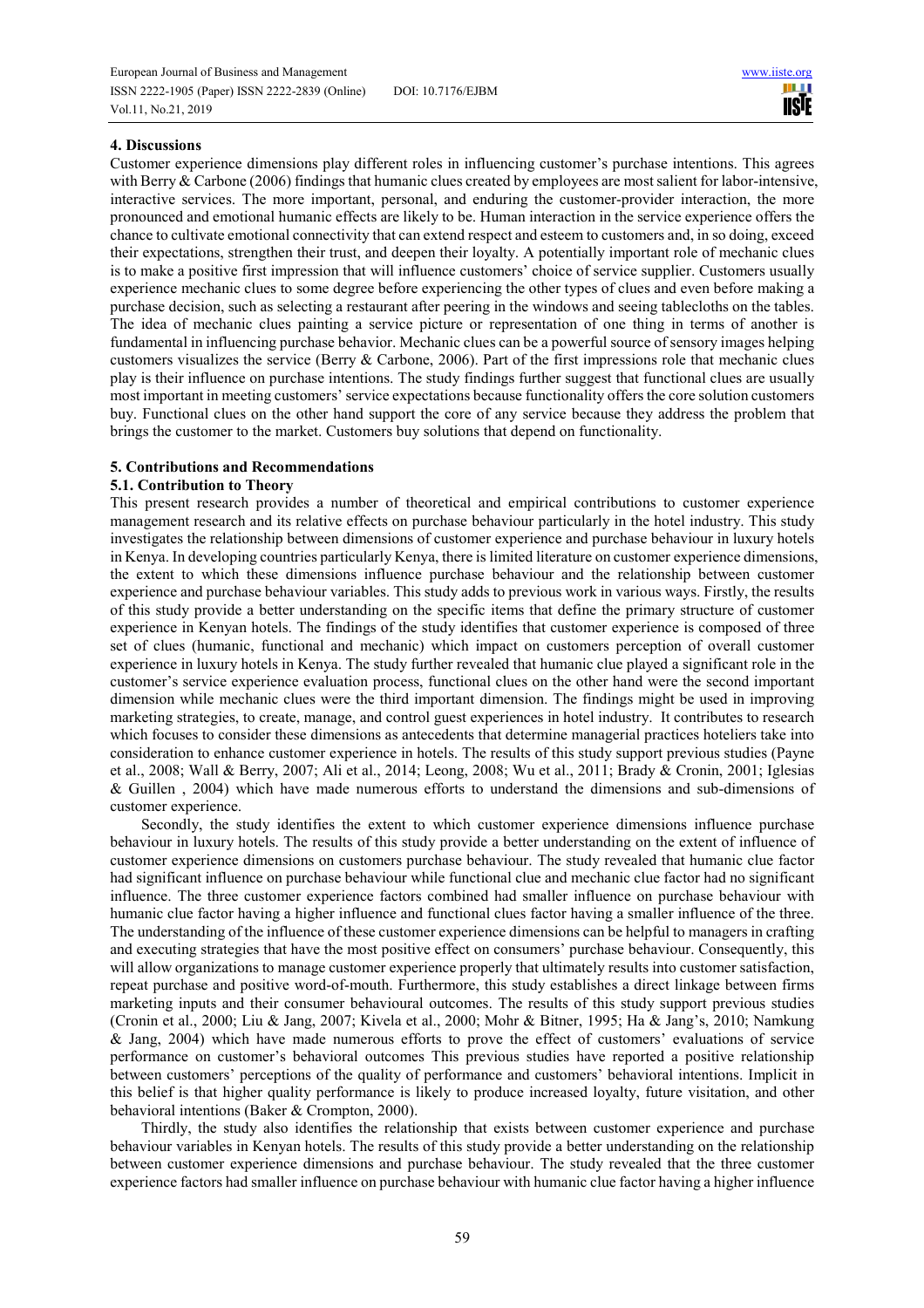and functional clues factor having a smaller influence of the three. The findings confirm that all the three dimensions of customer experience have a positive and significant impact on purchase behaviour, validating the notion that the customer experience evaluation goes beyond the direct service encounter, and includes direct and indirect encounters with all organisational functions of the organisation and possible channels and touchpoints. The empirical findings support a number of studies (Payne et al. 2008; Voss et al. 2008; Kim, 2010; Ali et al., 2014) who have pointed out that understanding how clients evaluate service experience is crucially important for a company success and determines relationship quality from the customer's perspective. This provide a guide for the development of the service offer by taking into account the variables the customers use to evaluate service experience and provides the firm with a sustainable competitive advantage.

## **5.2. Practical Implications**

The findings of this study shed light on several unresolved issues and concerns in hospitality industry management particularly in Kenya. Given the changes in customer prefences and demands and the desire to manage and create memorable experiences for their customers, hoteliers need to develop strategies that will keep them at par with their competitors. While most hotels have considered customer experience management as a strategic tool for enhancing their performance (Carbone & Haeckel, 1994; Pullman & Gross, 2004; Bate & Robert 2007; Laderia, Costa & Santini, 2012; Walls *et al*., 2011; Kim & Brown, 2012; Cetin & Dincer, 2014), firms are challenged to define experience, identify its determinants, make it operational and manage its implementation effectively. This study points to the continued importance of customer experience management in enhancing hotel performance. The study makes several contributions for hotel practitioners;

Firstly, the study allows managers to understand the primary structure of customer experience. The findings provide an understanding of how their customers evaluate the different dimensions and attributes of their customer experience by linking them to customers' journey. Understanding the customer can be a starting point for most hospitality industries. There are at times where a gap occurs between what customers expect and what management or businesses presume they expect. This often happens because companies overlook or do not fully understand customer's perceptions and expectations. The results suggest that managers need to put great efforts into understanding the process of customer experiences and the various interactions involved.

Secondly, the study identifies the extent to which customer experience dimensions influence purchase behaviour. The understanding of these experience dimensions can be helpful to managers in crafting and executing strategies that have the most positive effect on purchase behaviour. Consequently, this will allow organizations to manage customer experience properly that ultimately results into repeat purchase, referrals, resistance to competitors' offerings and positive word-of-mouth. Using these findings, practitioners can orchestrate an integrated series of "experience clues" that collectively meet or exceed people's emotional needs and expectations.

Thirdly, the study identifies the relationship that exists between customer experience and purchase behaviour variables in Kenyan hotels. Understanding how clients evaluate service experience is crucially important for a company success and determines relationship quality from the customer's perspective. The findings confirm that all the three dimensions of customer experience have a positive and significant impact on purchase behavior. The results enable managers to understand the factors which help enhance customer experience. In an attempt to help managers in need of looking for ways to create customer experience the current study suggests several antecedents of customer experience and their influence on purchase behavior. The research findings provide some advices for the industry players in drafting various managerial strategies to increase the purchase intention, by emphasizing the different perspectives of customer experience. In addition, the research findings provide certain approaches to the industry players how to modify the customer experience in the strategy planning because there are integrated relationships among humanic clue factor, functional clue factor, mechanic clue factor and purchase behavior.

## **5.3. Recommendations to Hospitality Practitioners**

Based on the preceding of the survey results, the following recommendations regarding hotel customer experience and customer behaviour are suggested:

a) Any efforts towards customer experience improvement in a hotel should focus primarily on aspects of a hotel operation that are equally important to the customer. While acknowledging the importance of all aspects of the hotel operation, managers should recognize the significance of each aspect in enhancing overall customer experience. Thus it is imperative that management channel their resources into updating guest services in accordance with the requirements of their clientele.

b) Management of customer experience dimensions should become an important issue for hotel industry in order to enhance customer satisfaction and influence purchase decisions. Hotel managers should be aware of the direct link between service evaluations and behavioural intentions through the construct of customer experience. The study advocates customer experience as an alternative, and possibly even better, validated predictor of consumer behavior. Customer experience measures a more holistic consumer construct by taking into account the sum of all direct and indirect interactions with a service provider providing both better explanatory power and identification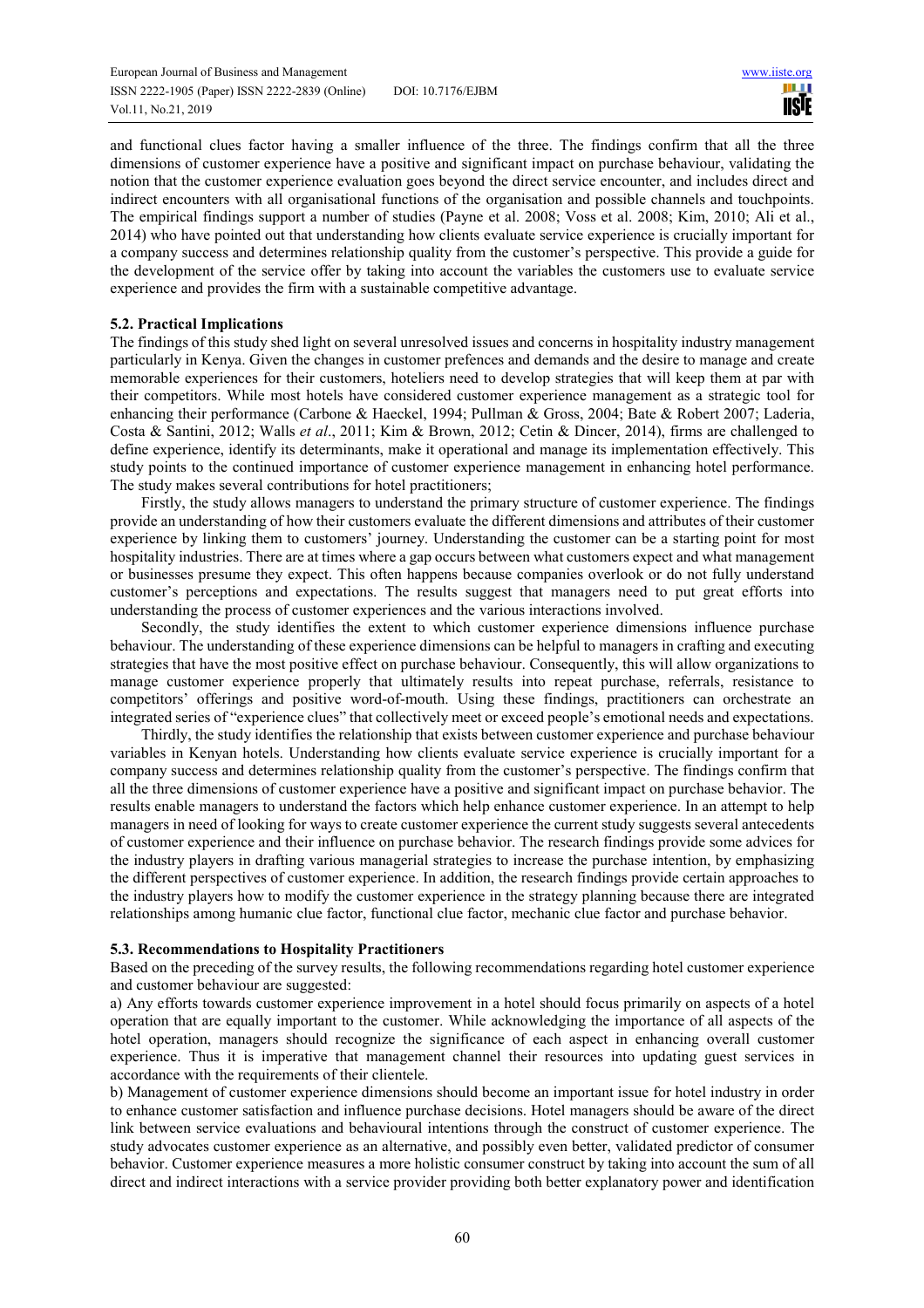of priority areas for managerial attention.

c) A key success strategy for hospitality facilities is to focus on creating memorable experiences as customer experience has a positive effect on purchase intentions. This philosophy must become part of the company culture and must be instilled in all employees by the management.

#### **5.4. Recommendations for Future Research**

For future research it is recommended that data should be collected over different time periods of the year to understand the changing patterns of hotel service attributes in enhancing customer experiences. More geographical regions within Kenya could also be considered to investigate the variations of evaluation of customer experience across cultures. The study further recommends the need to investigate the difference on how individuals of different genders, age groups and with different purpose of visit evaluate service experience. Further research should consider the cross-cultural challenges inherent in translating a customer experience from country to country when applying these principles.

#### **References**

- Ali, F., Hussain, K., & Ragavan, N. A. (2014). Memorable customer experience: Examining the effects of customers experience on memories and loyalty in Malaysian resort hotels. Procedia - Social and Behavioral Sciences, 144, 273–279.
- Baker, D. A., & Crompton, J. L. (2000). Quality, satisfaction, and behavioral intentions. *Annals of Tourism Research*, *27*(3), 785–804.
- Bate, P. and Robert, G. (2007). Toward More user-Centric OD Lessons From the Field of Experience-Based Design and a Case Study. *The Journal of Applied Behavioral Science,* 41(1), 41-66.
- Berry, L. L., & Carbone, L. P., (2007). Build Loyalty through Experience Management. *Quality Progress*, 40(9), 26-32.
- Brady, M. K. & Cronin J. J. (2001). Some New Thoughts on Conceptualizing Perceived Service Quality: A Hierarchical Approach. *Journal of Marketing.* 65, 34-49.
- Leonard L. Berry, Eileen A. Wall and Lewis P. Carbone (2006). Service Clues and Customer Assessment of the Service Experience: Lessons From Marketing. *Academy of Management Perspectives*, 20(2), 43-57.
- Bitner, M.J., Ostrom, A.L. and Morgan, F.N. (2008). Service blueprinting: a practical technique for service innovation. *California Management Review*, 50, 66-94.
- Brunner-Sperdin, A. and Peters, M. (2009), "What influences guests' emotions? The case of high-quality hotels". *International Journal of Tourism Research*, 11, 171-183.
- Carbone, L. and Haeckel, S. (1994). Engineering customer experience. *Marketing Management, 3*(3), 8-19.
- Caro, L. M., & Garcia, J. A. M. (2007). Measuring Perceived Service Quality in Urgent Transport Service. *Journal of Retailing and Consumer Services*, 14, 60-72. Cetin, G. & Dincer I.F. (2014). Influence of customer experience on loyalty and word-of-mouth in hospitality operations. Anatolia. 25. 181-194. 10.1080/13032917.2013.841094.
- Cochran WG (1977). Sampling Techniques (3rd ed.). New York: John Wiley & Sons.
- Creswell, J. (2003). Educational Research: Planning, Conducting, and Evaluating Quantitative and Qualitative Research. Merrill Prentice Hall: Upper Saddle River, NJ.
- Cronin, J., Brady, M. K., & Hult, G. T. M. (2001). Assessing the effects of quality, value, and customer satisfaction on Purchase behavioral intentions in service environments. *Journal of Retailing, 76*(2), 193-218.
- Everett S. & Aitchison C. (2008). The Role of Food Tourism in Sustaining Regional Identity: A Case Study of Cornwall, South West England. *Journal of Sustainable Tourism* , 16.
- Gentile, C., Spiller, N. & Noci, G. (2007). How to Sustain the Customer Experience: An Overview of Experience Components that Co-create Value with the Customer. *European Management Journal.* 25(5), 395–410.
- George, D., & Mallery, M. (2010). SPSS for Windows Step by Step: A Simple Guide and Reference, 17.0 update (10th ed.) Boston: Pearson.
- Godfrey, A., Seiders, K., and Voss, G.B. (2011). Enough is enough! The fine line in executing multichannel relational communication. *Journal of Marketing*, 5(4), 94–109.
- Ha, J., & Jang, S. C. (2010). Perceived values, satisfaction, and behavioral intentions: The role of familiarity in Korean restaurants. *International Journal of Hospitality Management*, *29*(1), 2–13.
- Hair, J. F., Hollingsworth, C. L., Randolph, A. B., & Chong, A. Y. L. (2017). An updated and expanded assessment of PLS-SEM in information systems research. *Industrial Management & Data Systems*, 117(3).
- Hair, J.F., Hult, G.T., Ringle, C. M., & Sarstedt, M. (2014). A primer on partial least squares structural equation modelling (PLS-SEM), 60-78.
- Hair, J.F., Hult, G.T.M., Ringle, C.M., Sarstedt, M. (2013). A Primer on Partial Least Squares Structural Equation Modeling (PLS-SEM). Sage, Thousand Oaks.
- Hair, J. F., Ringle, C. M., & Sarstedt, M. (2011). PLS-SEM: indeed a silver bullet. Journal *of Marketing Theory*